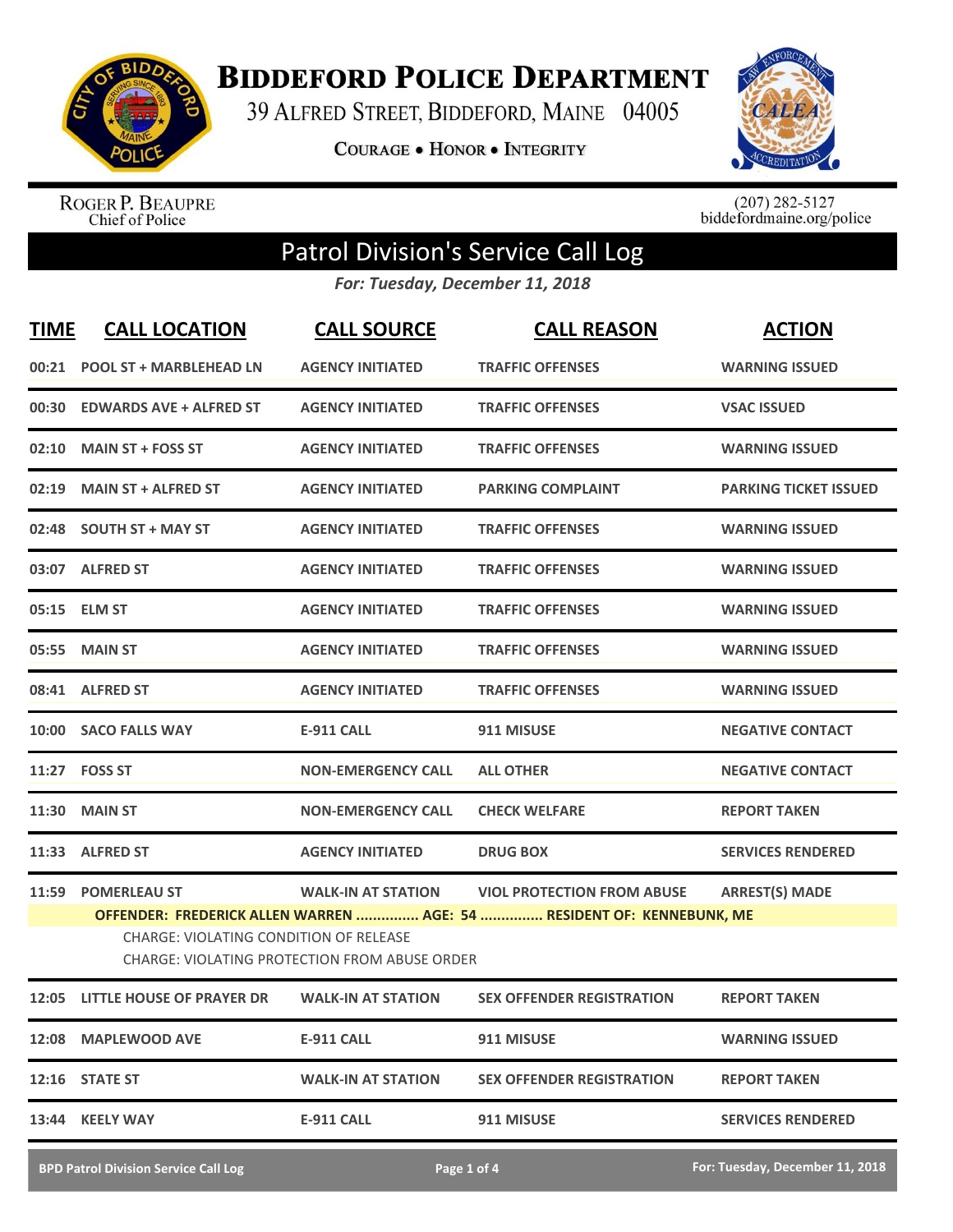| <b>TIME</b> | <b>CALL LOCATION</b>          | <b>CALL SOURCE</b>        | <b>CALL REASON</b>                                                    | <b>ACTION</b>             |  |
|-------------|-------------------------------|---------------------------|-----------------------------------------------------------------------|---------------------------|--|
|             | 13:45 SOUTH ST                | <b>AGENCY INITIATED</b>   | <b>TRAFFIC OFFENSES</b>                                               | <b>VSAC ISSUED</b>        |  |
|             | 13:57 SOUTH ST                | <b>AGENCY INITIATED</b>   | <b>TRAFFIC OFFENSES</b>                                               | <b>WARNING ISSUED</b>     |  |
|             | <b>14:10 MAIN ST</b>          | <b>NON-EMERGENCY CALL</b> | <b>DISTURBANCE / NOISE</b>                                            | <b>SERVICES RENDERED</b>  |  |
|             | 14:11 SOUTH ST                | <b>AGENCY INITIATED</b>   | <b>TRAFFIC OFFENSES</b>                                               | <b>WARNING ISSUED</b>     |  |
|             | 14:16 SOUTH ST                | <b>AGENCY INITIATED</b>   | <b>TRAFFIC OFFENSES</b>                                               | <b>WARNING ISSUED</b>     |  |
|             | 14:25 SOUTH ST                | <b>AGENCY INITIATED</b>   | <b>TRAFFIC OFFENSES</b>                                               | <b>WARNING ISSUED</b>     |  |
|             | 14:25 YORK ST                 | <b>NON-EMERGENCY CALL</b> | <b>SUSPICION</b>                                                      | <b>SERVICES RENDERED</b>  |  |
|             | 14:32 NEW COUNTY RD           | <b>NON-EMERGENCY CALL</b> | <b>ANIMAL COMPLAINT</b>                                               | <b>SERVICES RENDERED</b>  |  |
|             | 14:36 SOUTH ST                | <b>AGENCY INITIATED</b>   | <b>TRAFFIC OFFENSES</b>                                               | <b>WARNING ISSUED</b>     |  |
|             | 14:43 SOUTH ST                | <b>AGENCY INITIATED</b>   | <b>TRAFFIC OFFENSES</b>                                               | <b>WARNING ISSUED</b>     |  |
|             | 14:50 SOUTH ST                | <b>AGENCY INITIATED</b>   | <b>TRAFFIC OFFENSES</b>                                               | <b>NO ACTION REQUIRED</b> |  |
|             | 14:51 SOUTH ST                | <b>AGENCY INITIATED</b>   | <b>TRAFFIC OFFENSES</b>                                               | <b>VSAC ISSUED</b>        |  |
|             | 15:05 CUTTS ST                | <b>AGENCY INITIATED</b>   | <b>WARRANT ARREST</b>                                                 | <b>ARREST(S) MADE</b>     |  |
|             |                               |                           | OFFENDER: JOSEPH JAMES ROBICHAUD  AGE: 45  RESIDENT OF: BIDDEFORD, ME |                           |  |
|             | <b>CHARGE: WARRANT ARREST</b> |                           |                                                                       |                           |  |
|             | 15:06 SOUTH ST                | <b>AGENCY INITIATED</b>   | <b>TRAFFIC OFFENSES</b>                                               | <b>WARNING ISSUED</b>     |  |

|       | 15:06 SOUTH ST               | <b>AGENCY INITIATED</b>   | <b>TRAFFIC OFFENSES</b>                        | <b>WARNING ISSUED</b>    |
|-------|------------------------------|---------------------------|------------------------------------------------|--------------------------|
|       | 15:15 SOUTH ST + GLENVIEW DR | <b>AGENCY INITIATED</b>   | <b>TRAFFIC OFFENSES</b>                        | <b>VSAC ISSUED</b>       |
|       | 15:25 SOUTH ST               | <b>AGENCY INITIATED</b>   | <b>TRAFFIC OFFENSES</b>                        | <b>WARNING ISSUED</b>    |
|       | 15:31 SOUTH ST               | <b>AGENCY INITIATED</b>   | <b>TRAFFIC OFFENSES</b>                        | <b>WARNING ISSUED</b>    |
|       | 15:43 SOUTH ST               | <b>AGENCY INITIATED</b>   | <b>TRAFFIC OFFENSES</b>                        | <b>VSAC ISSUED</b>       |
|       | 15:58 SOUTH ST               | <b>AGENCY INITIATED</b>   | <b>TRAFFIC OFFENSES</b>                        | <b>WARNING ISSUED</b>    |
|       | 16:09 ALFRED ST              | <b>WALK-IN AT STATION</b> | <b>COURT ORDERED CHECK IN</b>                  | <b>SERVICES RENDERED</b> |
|       | 16:15 SOUTH ST               | <b>AGENCY INITIATED</b>   | <b>TRAFFIC OFFENSES</b>                        | <b>VSAC ISSUED</b>       |
|       | 16:31 SOUTH ST + HAYFIELD RD | <b>AGENCY INITIATED</b>   | <b>TRAFFIC OFFENSES</b>                        | <b>VSAC ISSUED</b>       |
| 16:37 | <b>FRANKLIN ST</b>           | <b>E-911 CALL</b>         | ATTEMPTED/THREATENED SUICIDE SERVICES RENDERED |                          |
|       | 16:43 ALFRED ST              | <b>WALK-IN AT STATION</b> | <b>COURT ORDERED CHECK IN</b>                  | <b>SERVICES RENDERED</b> |
| 16:44 | <b>SOUTH ST</b>              | <b>AGENCY INITIATED</b>   | <b>TRAFFIC OFFENSES</b>                        | <b>WARNING ISSUED</b>    |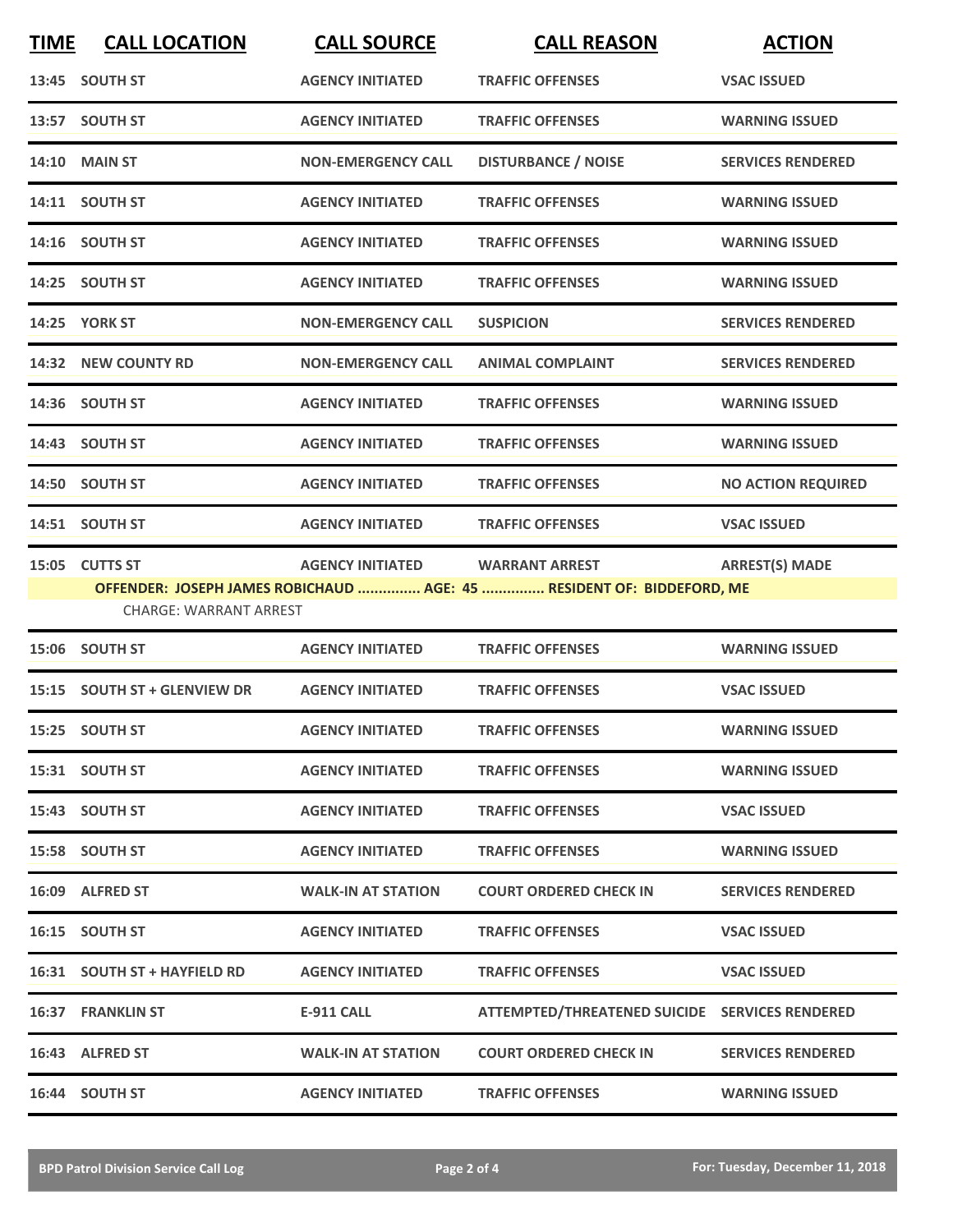| <b>TIME</b> | <b>CALL LOCATION</b>                                                               | <b>CALL SOURCE</b>        | <b>CALL REASON</b>         | <b>ACTION</b>             |
|-------------|------------------------------------------------------------------------------------|---------------------------|----------------------------|---------------------------|
|             | 16:51 SOUTH ST + HAYFIELD RD                                                       | <b>AGENCY INITIATED</b>   | <b>TRAFFIC OFFENSES</b>    | <b>WARNING ISSUED</b>     |
| 16:59       | <b>SOUTH ST + RIVER RD</b>                                                         | <b>AGENCY INITIATED</b>   | <b>TRAFFIC OFFENSES</b>    | <b>WARNING ISSUED</b>     |
|             | 17:00 POMERLEAU ST                                                                 | <b>NON-EMERGENCY CALL</b> | <b>THEFT</b>               | <b>SERVICES RENDERED</b>  |
|             | 17:03 SOUTH ST                                                                     | <b>E-911 CALL</b>         | <b>ASSAULT</b>             | <b>REPORT TAKEN</b>       |
|             | 17:23 HIGH ST                                                                      | <b>E-911 CALL</b>         | <b>CHECK WELFARE</b>       | <b>NEGATIVE CONTACT</b>   |
|             | 17:53 HILL ST                                                                      | <b>E-911 CALL</b>         | 911 MISUSE                 | <b>NEGATIVE CONTACT</b>   |
|             | 17:53 PIERSONS LN                                                                  | <b>NON-EMERGENCY CALL</b> | <b>CRIMINAL MISCHIEF</b>   | <b>SERVICES RENDERED</b>  |
|             | 17:53 DEARBORN AVE                                                                 | <b>NON-EMERGENCY CALL</b> | <b>STREET LIGHT OUT</b>    | <b>NO ACTION REQUIRED</b> |
|             | 18:12 SKY HARBOR DR                                                                | <b>AGENCY INITIATED</b>   | <b>PAPERWORK</b>           | <b>NEGATIVE CONTACT</b>   |
|             | 18:22 SKY HARBOR DR                                                                | <b>AGENCY INITIATED</b>   | <b>PAPERWORK</b>           | <b>PAPERWORK SERVED</b>   |
|             | 18:24 ELM ST                                                                       | <b>AGENCY INITIATED</b>   | <b>DISABLED VEHICLE</b>    | <b>SERVICES RENDERED</b>  |
|             | 18:30 ALFRED ST + SUMMER ST                                                        | <b>AGENCY INITIATED</b>   | <b>DISABLED VEHICLE</b>    | <b>SERVICES RENDERED</b>  |
|             | 19:25 DECARY RD                                                                    | <b>AGENCY INITIATED</b>   | <b>DISABLED VEHICLE</b>    | <b>SERVICES RENDERED</b>  |
|             | 19:35 POOL ST                                                                      | <b>NON-EMERGENCY CALL</b> | <b>ASSAULT</b>             | <b>CITATION ISSUED</b>    |
|             | OFFENDER: ROGER G DAIGLE  AGE: 56  RESIDENT OF: SACO, ME<br><b>CHARGE: ASSAULT</b> |                           |                            |                           |
|             | 19:40 ALFRED ST                                                                    | <b>WALK-IN AT STATION</b> | <b>ANIMAL COMPLAINT</b>    | <b>REPORT TAKEN</b>       |
|             | 19:45 ALFRED ST + BIRCH ST                                                         | <b>AGENCY INITIATED</b>   | <b>TRAFFIC OFFENSES</b>    | <b>WARNING ISSUED</b>     |
|             | 19:47 CENTER ST                                                                    | <b>E-911 CALL</b>         | <b>JUVENILE OFFENSES</b>   | <b>NO ACTION REQUIRED</b> |
|             | 20:00 ELM ST                                                                       | <b>AGENCY INITIATED</b>   | <b>TRAFFIC OFFENSES</b>    | <b>WARNING ISSUED</b>     |
|             | <b>20:22 MAIN ST</b>                                                               | <b>AGENCY INITIATED</b>   | <b>TRESPASSING</b>         | <b>FIELD INTERVIEW</b>    |
|             | 20:49 SIMARD AVE                                                                   | <b>NON-EMERGENCY CALL</b> | <b>DOMESTIC COMPLAINTS</b> | <b>REPORT TAKEN</b>       |
|             | 20:54 ALFRED ST                                                                    | <b>AGENCY INITIATED</b>   | <b>TRAFFIC OFFENSES</b>    | <b>WARNING ISSUED</b>     |
|             | <b>20:54 PIKE ST</b>                                                               | E-911 CALL                | 911 MISUSE                 | <b>SERVICES RENDERED</b>  |
|             | 21:23 CHAPEL ST                                                                    | <b>E-911 CALL</b>         | <b>CRIMINAL MISCHIEF</b>   | <b>REPORT TAKEN</b>       |
|             | 21:27 MAY ST + ROBERTS ST                                                          | <b>AGENCY INITIATED</b>   | <b>TRAFFIC OFFENSES</b>    | <b>WARNING ISSUED</b>     |
|             | 21:45 GRAHAM ST + HARDING ST                                                       | <b>AGENCY INITIATED</b>   | <b>TRAFFIC OFFENSES</b>    | <b>WARNING ISSUED</b>     |